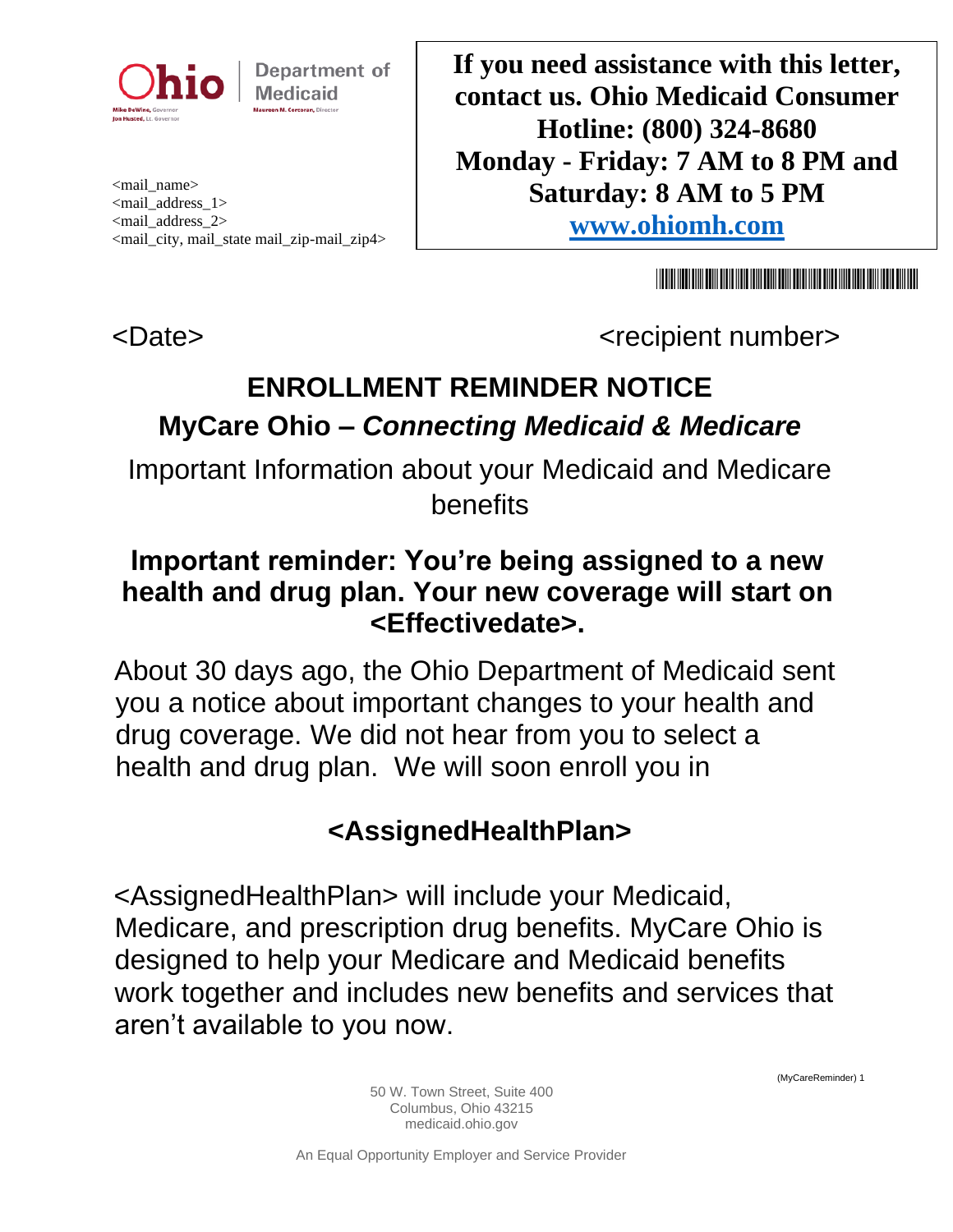## **Your new coverage starts <EffectiveDate>**

**You do not have to do anything.** You'll be automatically enrolled in <AssignedHealthPlan>. If you don't make another choice by <date>, your new coverage will start on <effective date>. <Plan name> will send you a new member ID card to use when you need health services. This new card will replace the cards you use now.

For more information about your new plan, to find out what benefits your new plan covers, or to see if you can still see your current doctors, call the Ohio Medicaid Consumer Hotline at (800) 324-8680 Monday through Friday 7 AM to 8 PM and Saturday: 8 AM to 5 PM or visit [www.ohiomh.com.](http://www.ohiomh.com/)

#### **You have other choices**

If you **don't** want to be enrolled in <AssignedHealthPlan>, you have other choices, including:

1. **Keep your current Medicare coverage.** Call the Hotline and tell them you don't want <AssignedHealthPlan> to provide your Medicare benefits. Medicare will maintain your current coverage.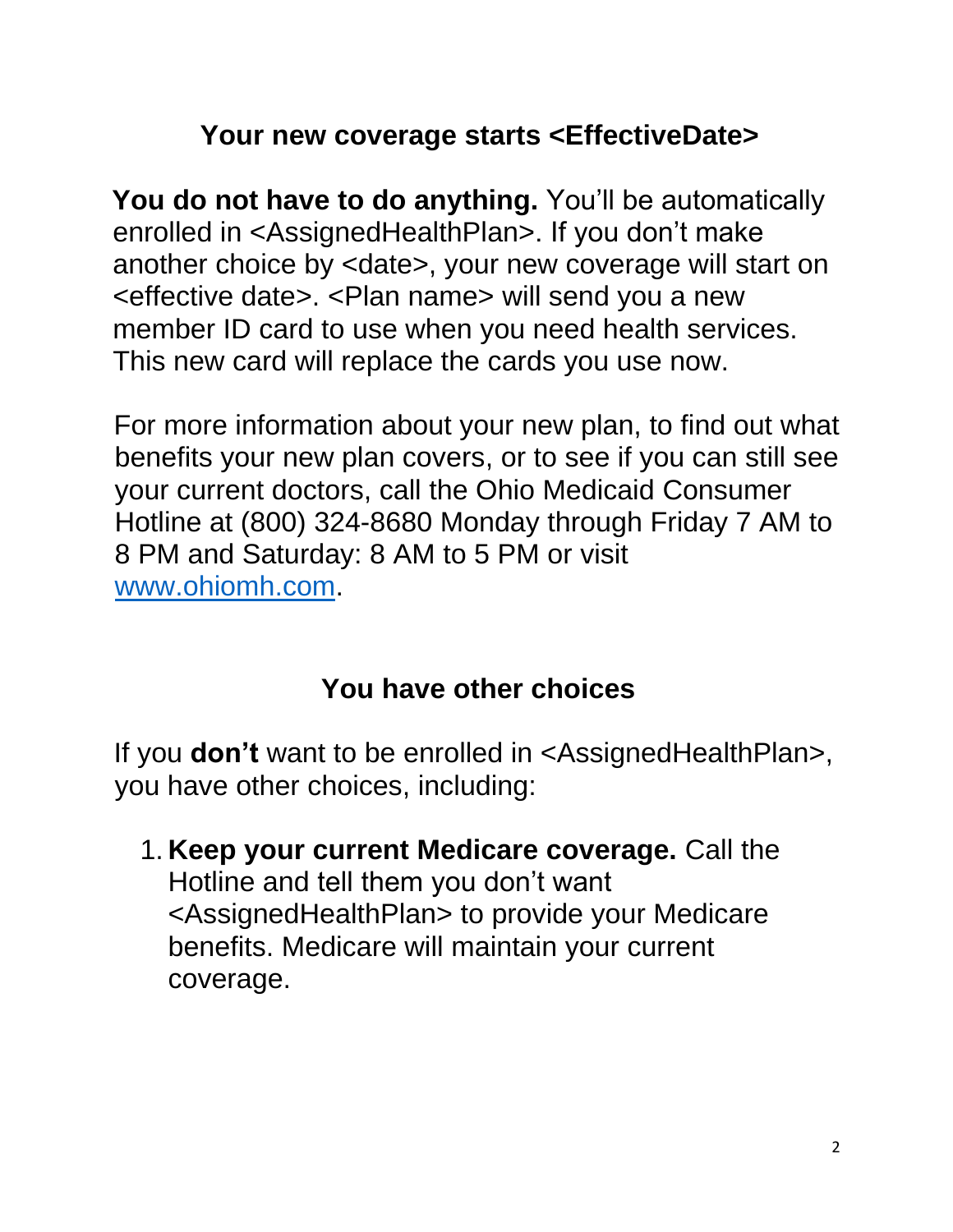- 2. **Enroll in a different plan.** Call the Hotline and tell them you don't want to be in <AssignedHealthPlan> and you want to enroll in a different plan.
- 3. Call by **<date>** to make sure you get your plan materials in time for the start of your coverage.

**Note:** You can leave your MyCare Ohio plan that provides the Medicare portion of your coverage at any time and choose another plan. But once you leave the MyCare Ohio plan, there are limits for when you can join or leave other types of Medicare plans. Call 1- 800-Medicare for more information about your Medicare enrollment options.

## **What should you do now?**

- Review all of your choices carefully before making any decisions about your health care coverage. To talk about your choices, call the Ohio Medicaid Consumer Hotline at (800) 324-8680 Monday through Friday 7 AM to 8 PM and Saturday: 8 AM to 5 PM or visit www.ohiomh.com.
- **Decide which option is best for you:**
	- **To enroll in <AssignedHealthPlan>**, you don't have to do anything.
	- **To choose another option** (see your list of choices above), call the Hotline by <date>.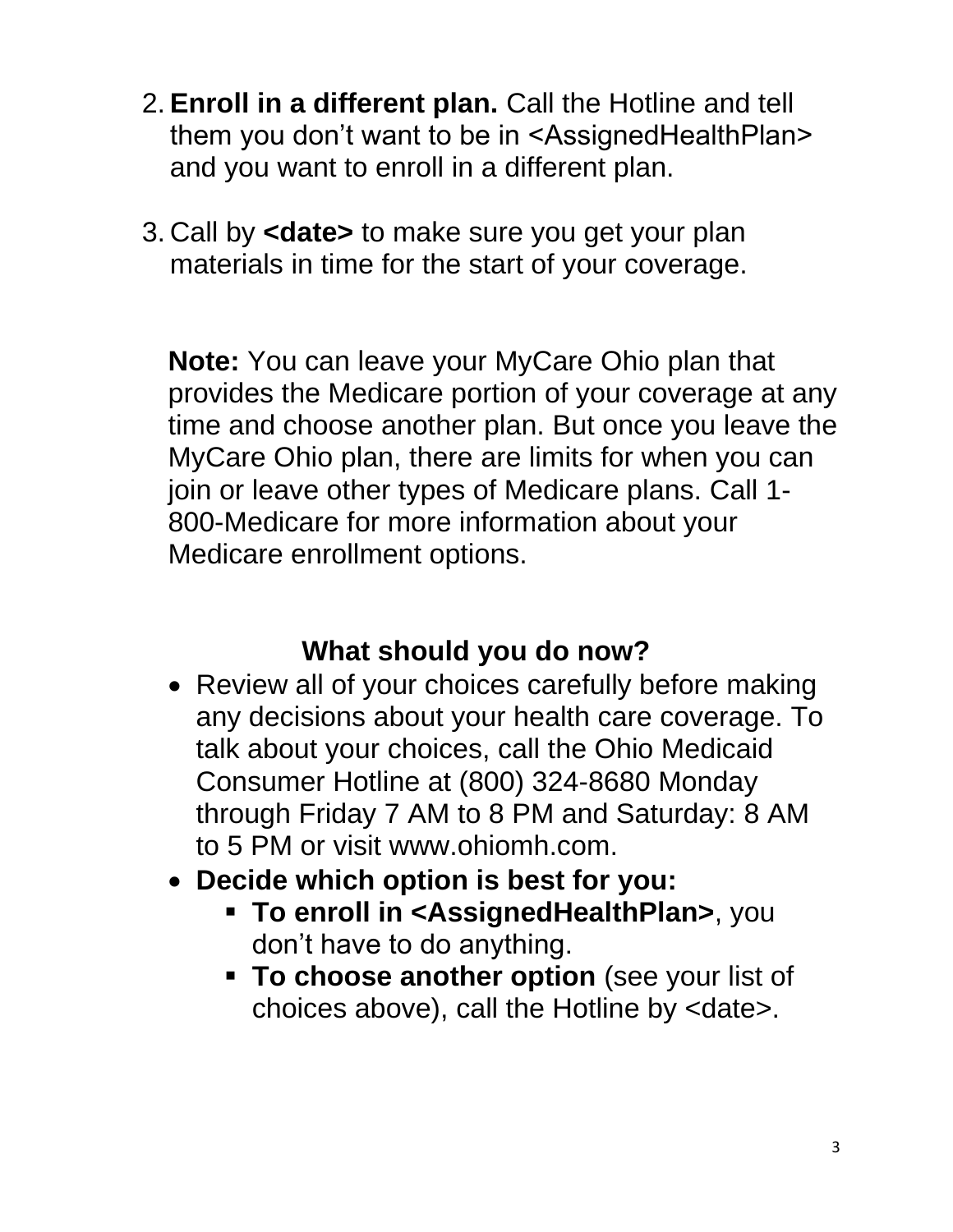▪ **If you don't call and choose another health option by <date>, you'll be automatically enrolled in <AssignedHealthPlan>.**

## **Get more information:**

• The Office of the State Long-term Care Ombudsman advocates for consumers receiving long-term services and supports. For MyCare Ohio members, help with concerns about any aspect of care is available through the MyCare Ohio Ombudsman. Help is available to gather information about your options, resolve disputes with providers, protect rights and file complaints or appeals with any health plan. Contact an ombudsman by calling **(800) 282-1206** (TTY Ohio Relay Service: (800) 750-0750), Monday through Friday 8 a.m. to 5 p.m. You can also contact an ombudsman by emailing

**MyCareOmbudsman@age.ohio.gov**.

• If you have questions about Medicare plans in your area, visit [www.Medicare.gov,](http://www.medicare.gov/) or call toll-free number 1-800-MEDICARE (1-800-633-4227) 24 hours a day, 7 days a week. TTY users should call 1-877-486-2048.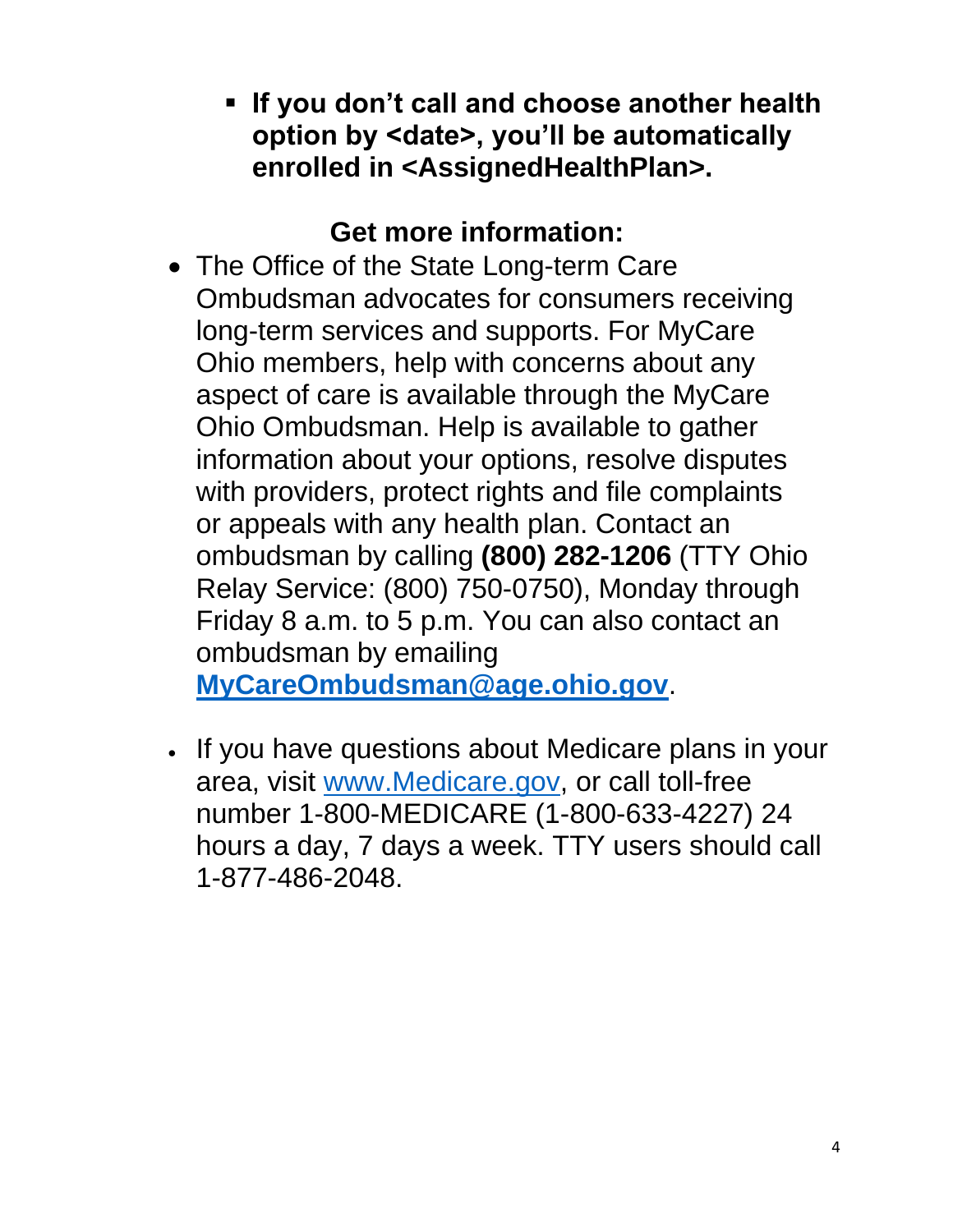## **Notice of Nondiscrimination**

The Ohio Department of Medicaid complies with applicable Federal civil rights laws and does not discriminate on the basis of race, color, national origin, age, disability, or sex. The Ohio Department of Medicaid does not exclude people or treat them differently because of race, color, national origin, age, disability, or sex.

The Ohio Department of Medicaid:

- Provides free aids and services to people with disabilities to communicate effectively with us, such as:
	- <sup>o</sup> Qualified sign language interpreters
	- <sup>o</sup> Written information in other formats (large print, audio, accessible electronic formats, other formats)
- Provides free language services to people whose primary language is not English, such as:
	- <sup>o</sup> Qualified interpreters
	- <sup>o</sup> Information written in other languages

If you need these services, contact the Ohio Medicaid Consumer Hotline at 800-324-8680.

If you believe that Ohio Medicaid has failed to provide these services or discriminated in another way on the basis of race, color, national origin, age, disability or sex, you can file a grievance with:

Ohio Department of Medicaid P.O. Box 182709 Columbus, Ohio 43218-2709 614-466-4693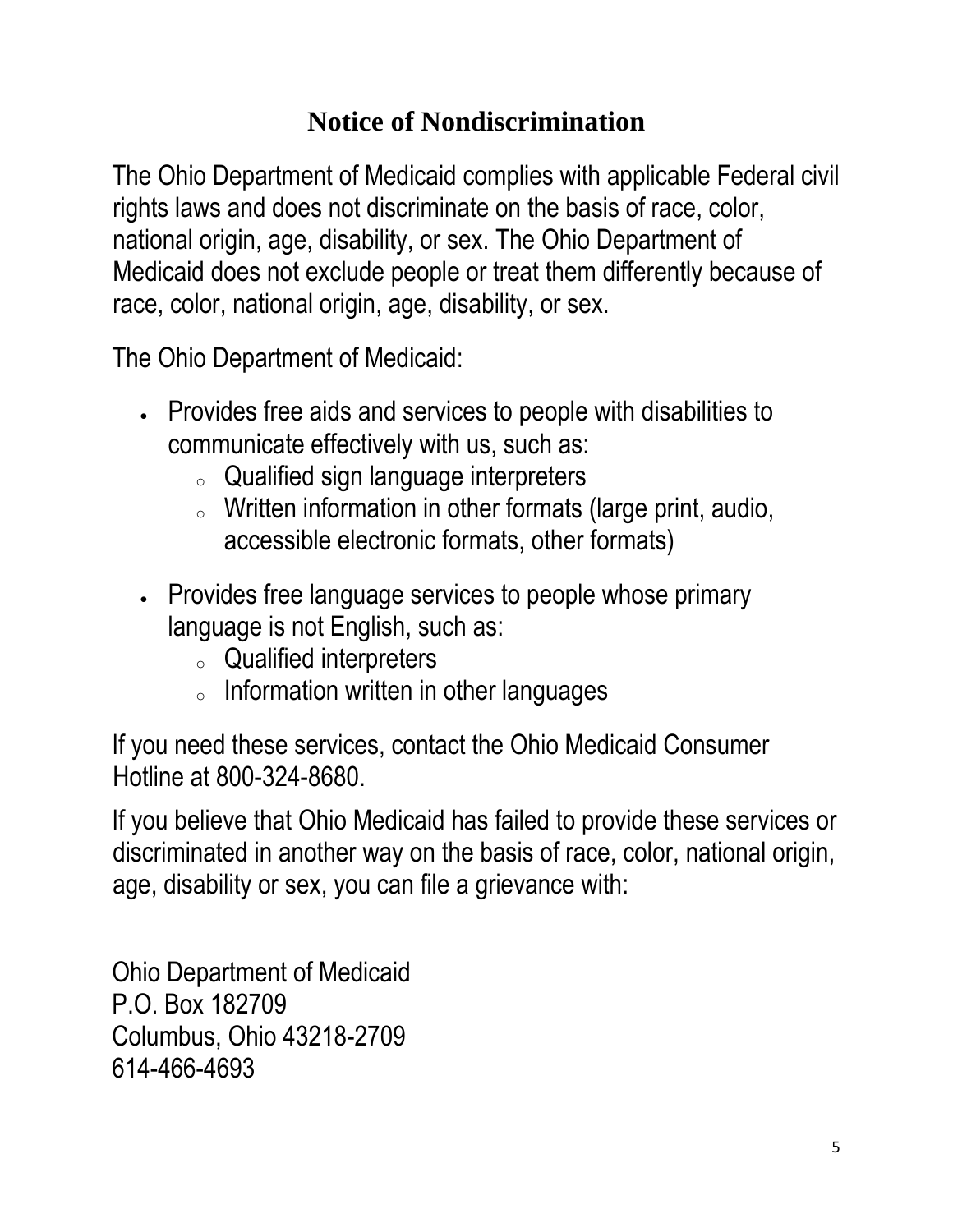You can also file a civil rights complaint with the U.S. Department of Health and Human Services, Office for Civil Rights, electronically through the Office for Civil Rights Complaint Portal, available at <https://ocrportal.hhs.gov/ocr/portal/lobby.jsf> or by mail or phone at:

U.S. Department of Health and Human Services 200 Independence Avenue SW. Room 509F, HHH Building Washington, DC 20201 1-800–368–1019, (TDD: 1-800–537–7697). Complaint forms are available at [www.hhs.gov/ocr/office/file/index.html](http://www.hhs.gov/ocr/office/file/index.html)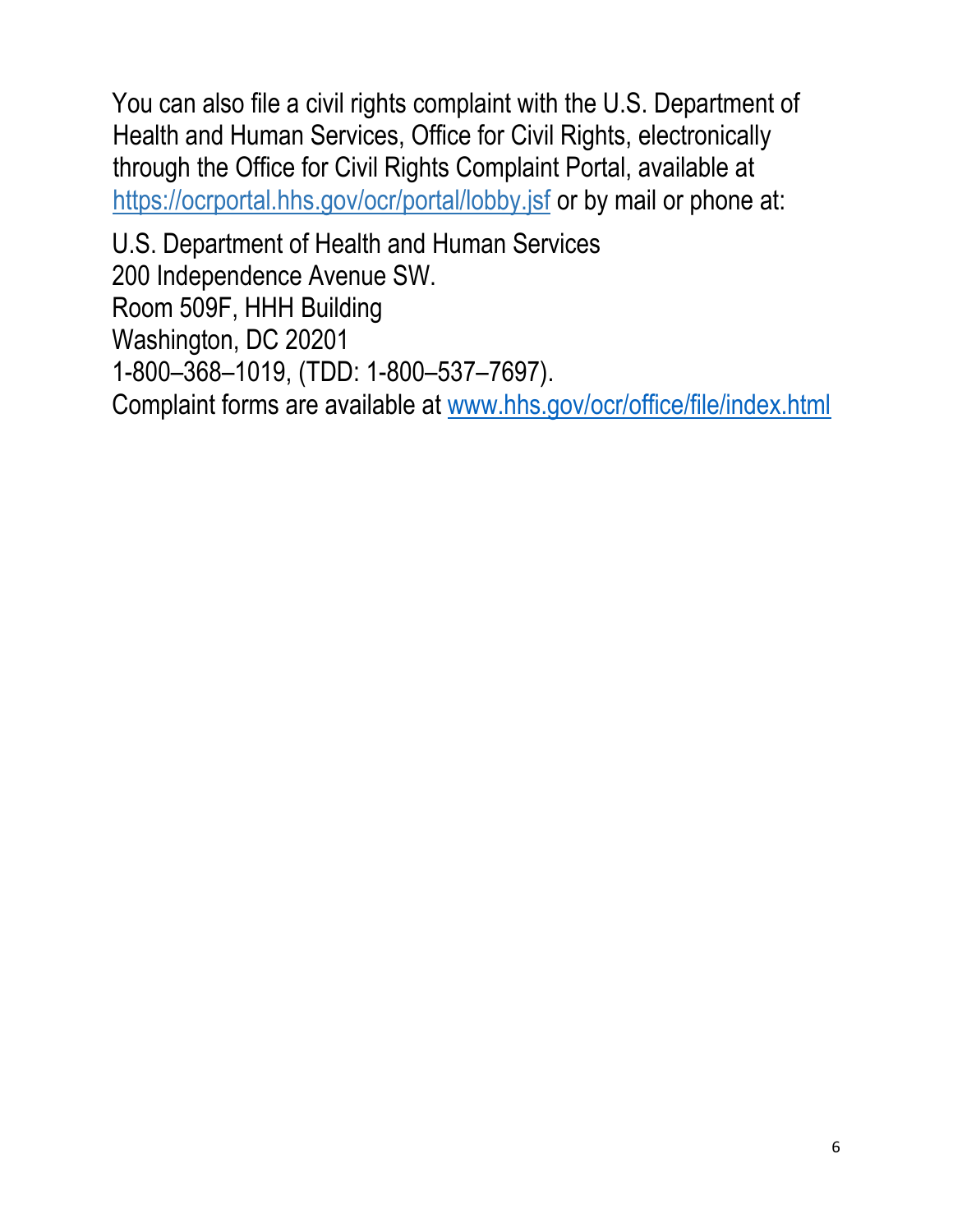**English:** ATTENTION: If you speak English, language assistance services, free of charge, are available to you. Call 1-800-324-8680. (TTY: 711).

**Spanish:** ATENCIÓN: si habla español, tiene a su disposición servicios gratuitos de asistencia lingüística. Llame al 1-800-324-8680. (TTY: 711).

**Chinese:** 注意:如果你说中文,可以免費獲得語言援助服務。 請電 1-800-324-8680 (TTY: 711)。

**German:** ACHTUNG: Wenn Sie Deutsch sprechen, koennen Sie kostenlos Hilfe fuer Sprachen zur Verfuegung haben. 1 800-324-8680 (TTY 711).

**Arabic:** (TTY: 711) 1-800-324-8680 مالحظة : إذا كنت تتحدث العربية , سيكون بامكانك استخدام خدمة المساعدة اللغوية المتاحة مجاناً من خالل االتصال بالرقم التالي

**Pennsylvanian Dutch:** Wann du [Deitsch (Pennsylvania German / Dutch)] schwetzscht, kannscht du mitaus Koschte ebber gricke, ass dihr helft mit die englisch Schprooch. Ruf selli Nummer uff: Call 1-800- 324-8680. (TTY: 711).

**Russian:** ВНИМАНИЕ: Если вы говорите на русском языке, то вам доступны бесплатные услуги перевода. Звоните 1-800-324-8680. (телетайп: 711).

**French:** ATTENTION: Si vous parlez français, des services d'aide linguistique vous sont proposés gratuitement. Appelez le 1-800-324- 8680. (TTY: 711).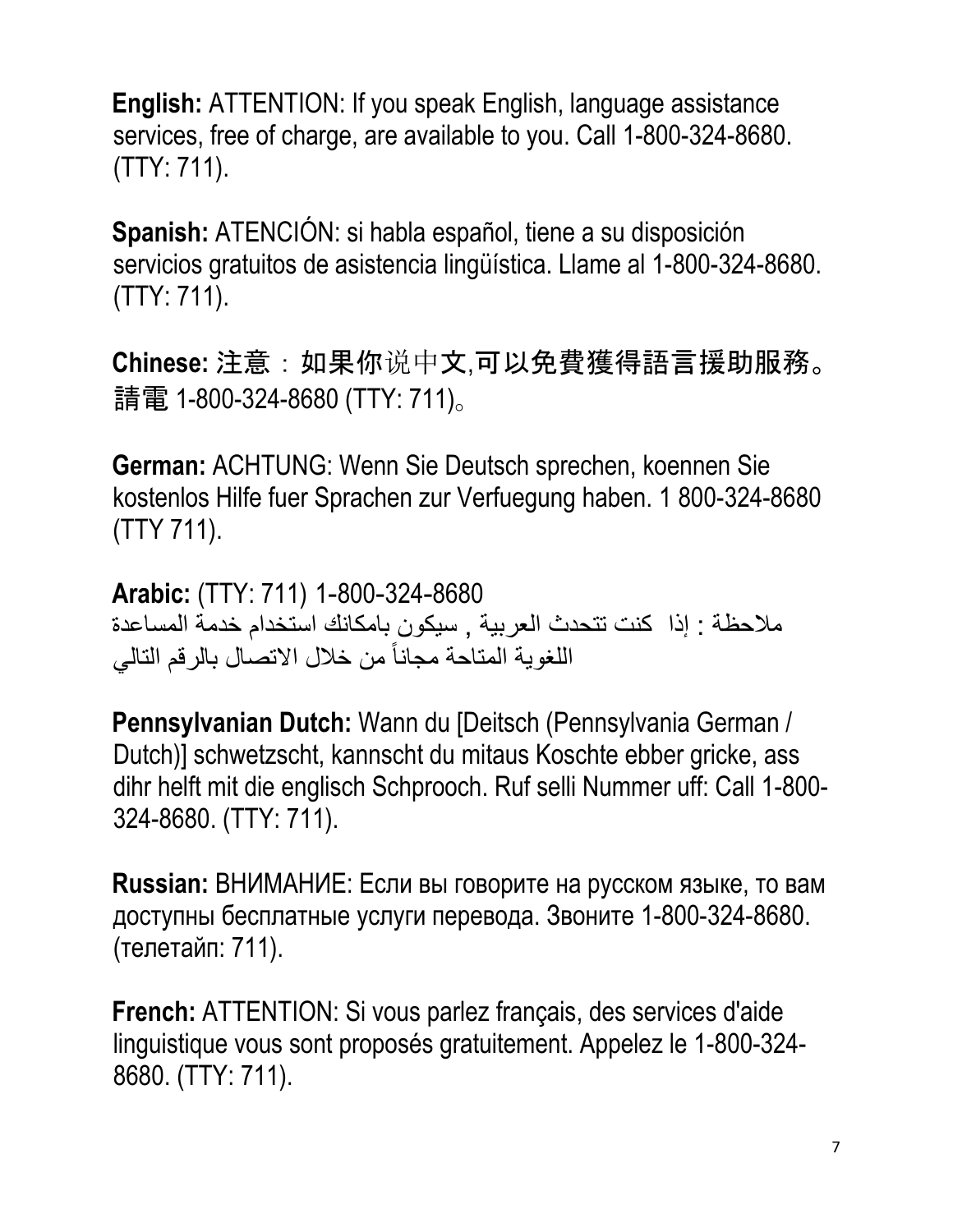**Vietnamese:** CHÚ Ý: Nếu bạn nói Tiếng Việt, chúng tôi có các dịch vụ hỗ trợ ngôn ngữ miễn phí dành cho bạn. Gọi số 1-800-324-8680. (TTY: 711).

**Cushite:** XIYYEEFFANNAA: Afaan dubbattu Oroomiffa, tajaajila gargaarsa afaanii, kanfaltiidhaan ala, ni argama. Bilbilaa 1-800-324- 8680. (TTY: 711).

**Korean:** 주의: 한국어를 사용하시는 경우, 언어 지원 서비스를 무료로 이용하실 수 있습니다. 1-800-324-8680 (TTY: 711) 번으로 전화해 주십시오.

**Italian:** ATTENZIONE: In caso la lingua parlata sia l'italiano, sono disponibili servizi di assistenza linguistica gratuiti. Chiamare il numero 1-800-324-8680. (TTY: 711).

**Japanese:** 注意事項:日本語を話される場合、無料の言語 支援をご利用いただけます。1-800-324-8680 (TTY: 711) ま で、お電話にてご連絡ください。

**Dutch:** AANDACHT: Als u nederlands spreekt, kunt u gratis gebruikmaken van de taalkundige diensten. Bel: 1-800-324-8680. (TTY: 711).

**Ukranian:** УВАГА! Якщо ви розмовляєте українською мовою, ви можете звернутися до безкоштовної служби мовної підтримки. Телефонуйте за номером 1-800-324-8680. (телетайп: 711).